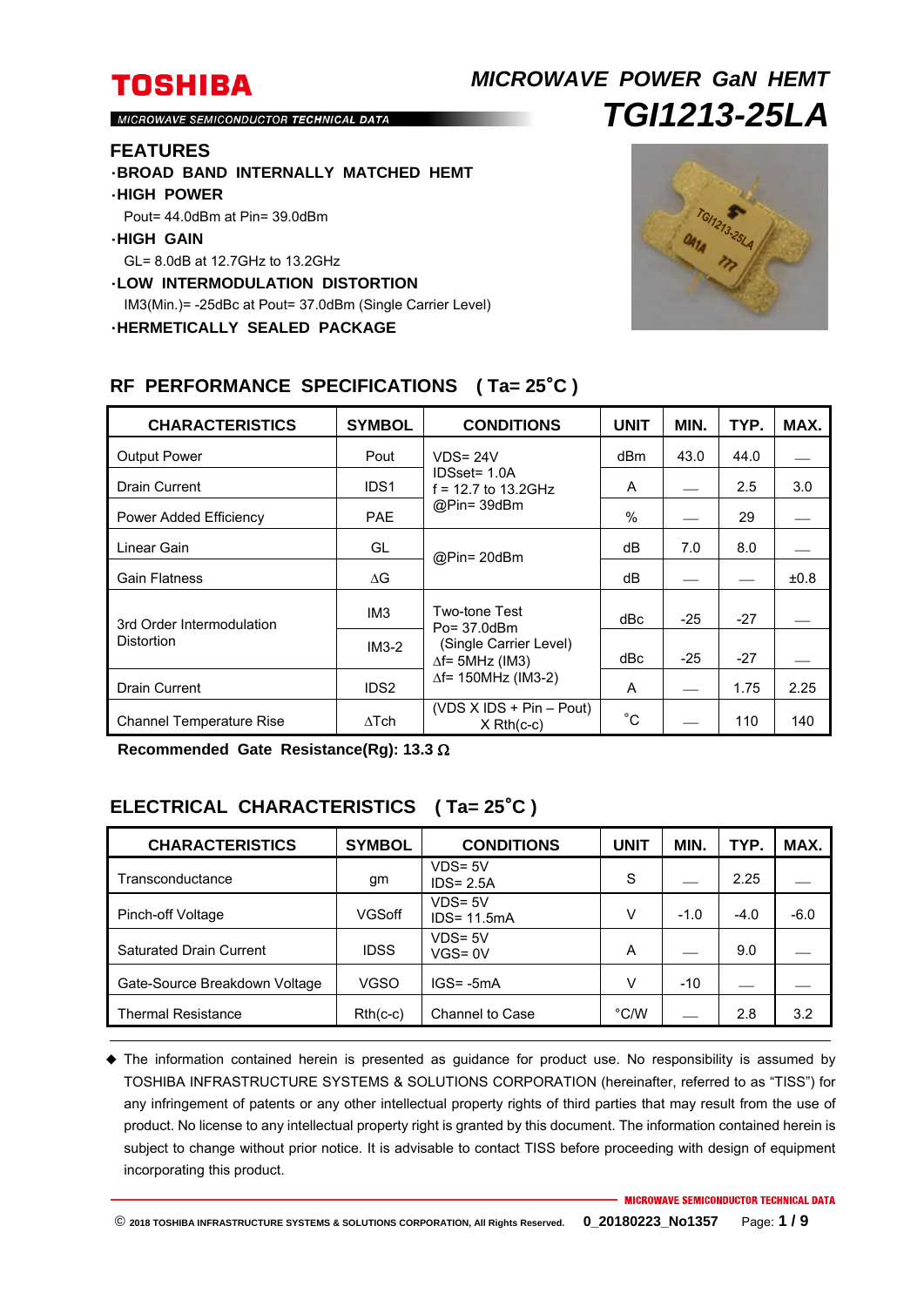MICROWAVE SEMICONDUCTOR TECHNICAL DATA

### **ABSOLUTE MAXIMUM RATINGS ( Ta= 25**°**C )**

| <b>CHARACTERISTICS</b>             | <b>SYMBOL</b> | <b>UNIT</b>  | <b>RATING</b>   |
|------------------------------------|---------------|--------------|-----------------|
| Drain-Source Voltage               | <b>VDS</b>    |              | 50              |
| Gate-Source Voltage                | <b>VGS</b>    |              | $-10$           |
| <b>Drain Current</b>               | <b>IDS</b>    | A            | 7.5             |
| Total Power Dissipation (Tc= 25°C) | PT            | W            | 70              |
| <b>Channel Temperature</b>         | Tch           | $^{\circ}$ C | 250             |
| Storage Temperature                | Tstg          | °C.          | $-65$ to $+175$ |

### **PACKAGE OUTLINE (7-AA07A)**



### **HANDLING PRECAUTIONS FOR PACKAGE MODEL**

Soldering iron should be grounded and the operating time should not exceed 10 seconds at 260°C or 3 seconds at 350°C.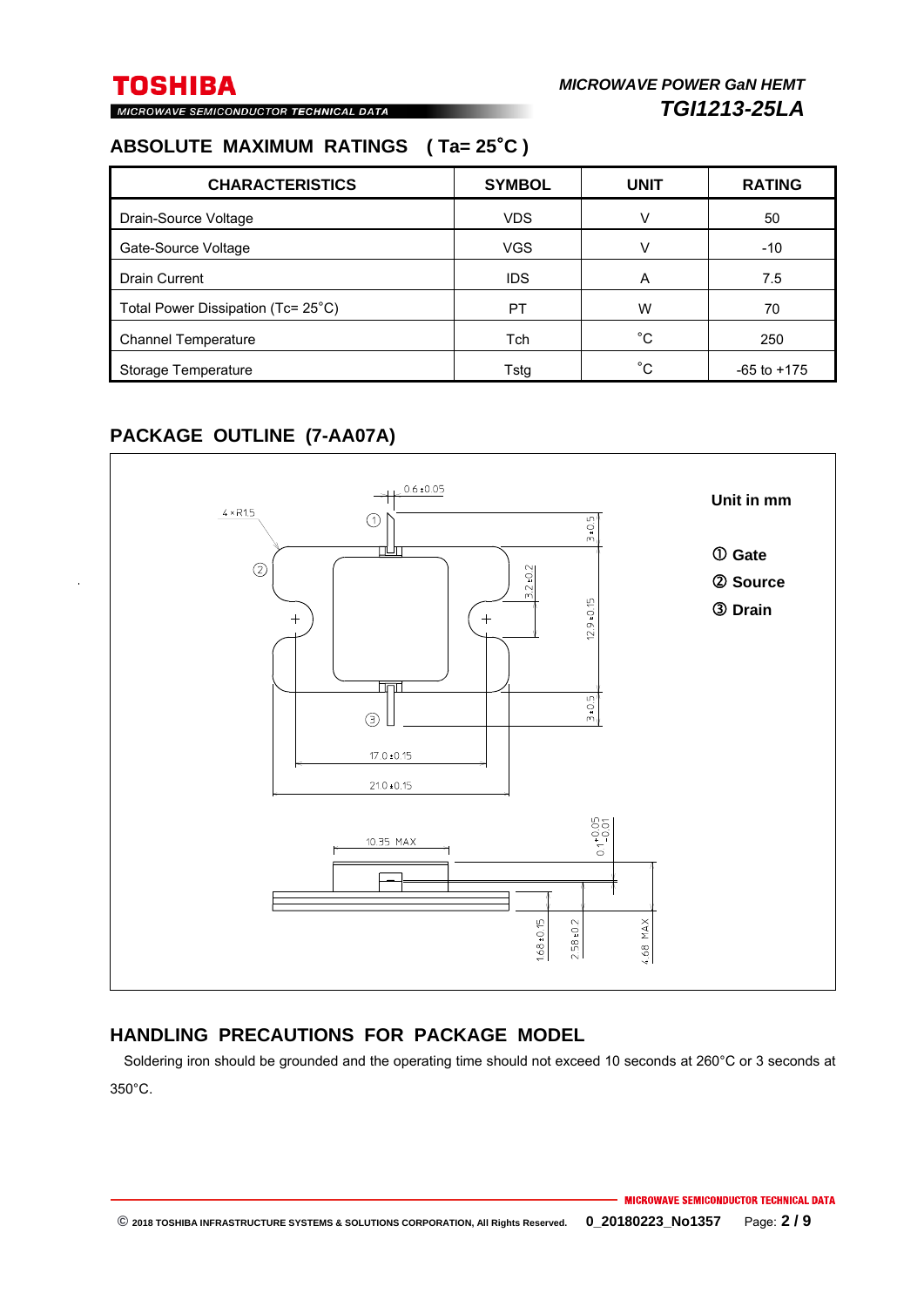MICROWAVE SEMICONDUCTOR TECHNICAL DATA

### ・**Pout , Gain , PAE , IDS vs. Pin**

VDS= 24 V, IDSset= 1.0 A, f= 12.7, 12.95, 13.2GHz, Ta= +25 ℃







MICROWAVE SEMICONDUCTOR TECHNICAL DATA  **© 2018 TOSHIBA INFRASTRUCTURE SYSTEMS & SOLUTIONS CORPORATION, All Rights Reserved. 0\_20180223\_No1357** Page: **3 / 9**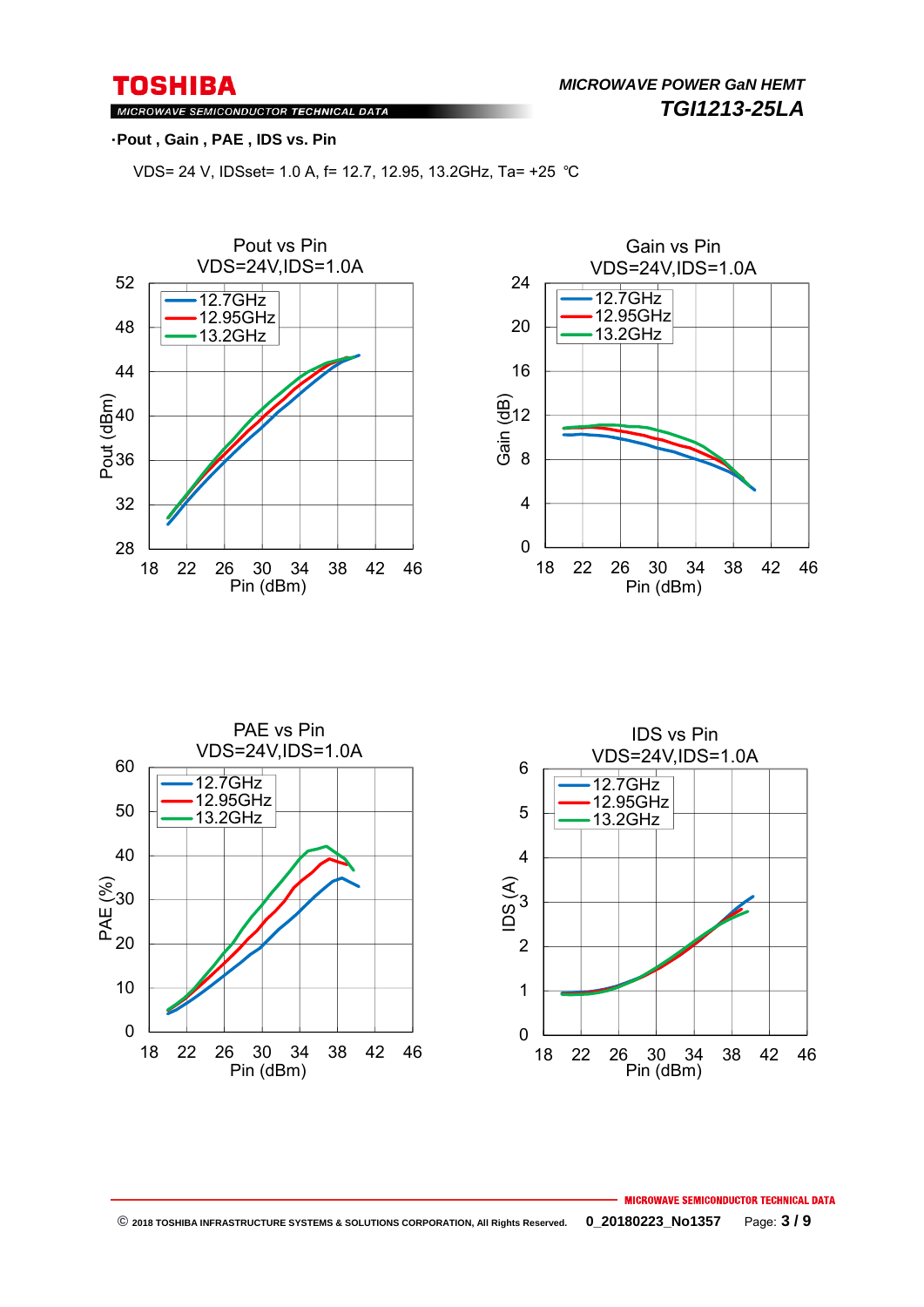MICROWAVE SEMICONDUCTOR TECHNICAL DATA

#### ・**IM3, IM5 vs. Pout**

VDS= 24 V, IDSset= 1.0 A, f= 12.7, 12.95, 13.2 GHz, ∆f= 5 MHz , Ta= +25 ℃



・**IM3-2, IM5-2 vs. Pout**

VDS= 24 V, IDSset= 1.0 A, f= 12.7, 12.95, 13.2 GHz, ∆f= 150 MHz , Ta= +25 ℃

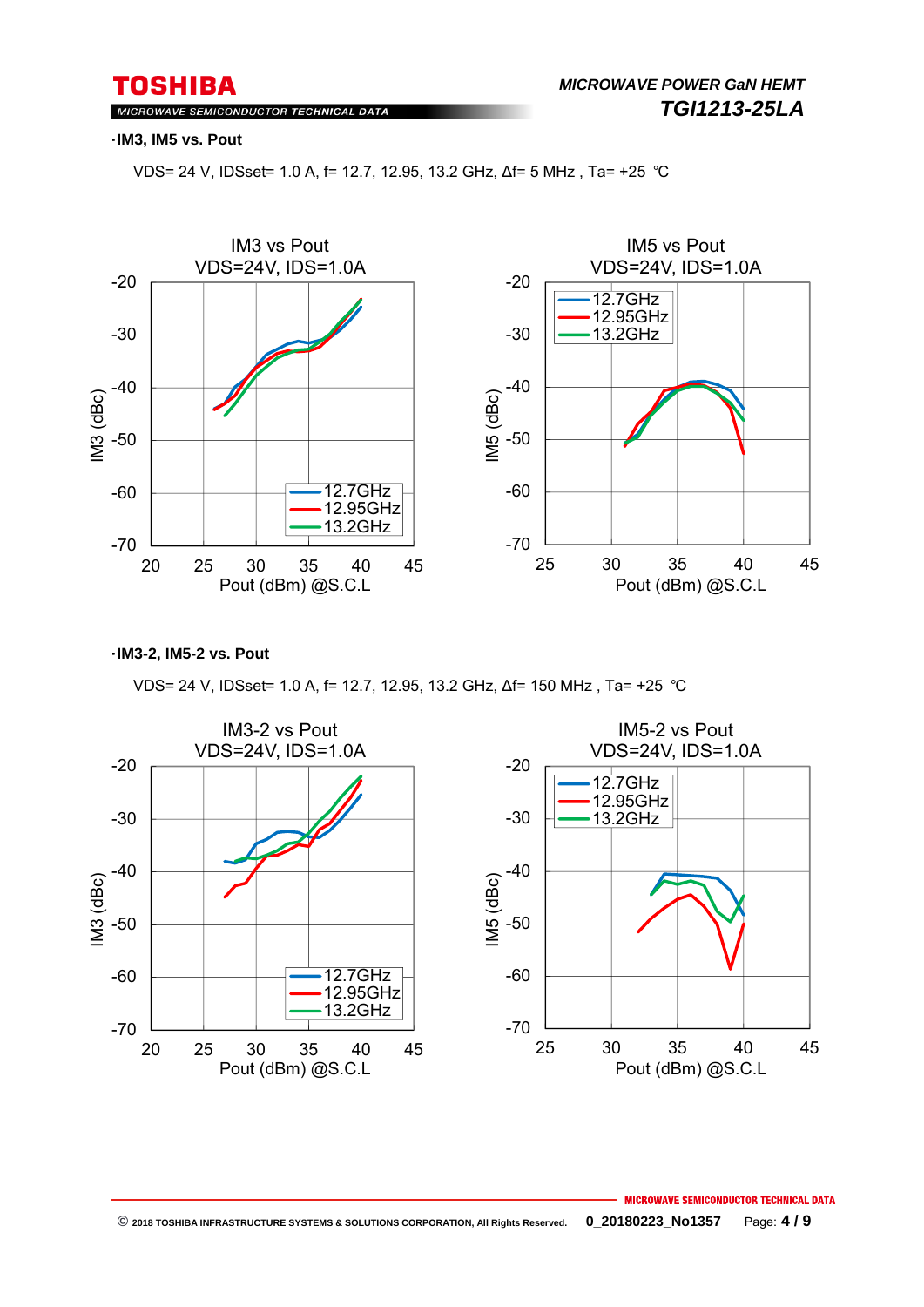*MICROWAVE POWER GaN HEMT TGI1213-25LA* 

MICROWAVE SEMICONDUCTOR TECHNICAL DATA

#### ・**Pout vs. Frequency**

VDS= 24 V, IDSset= 1.0 A, Ta= +25 ℃

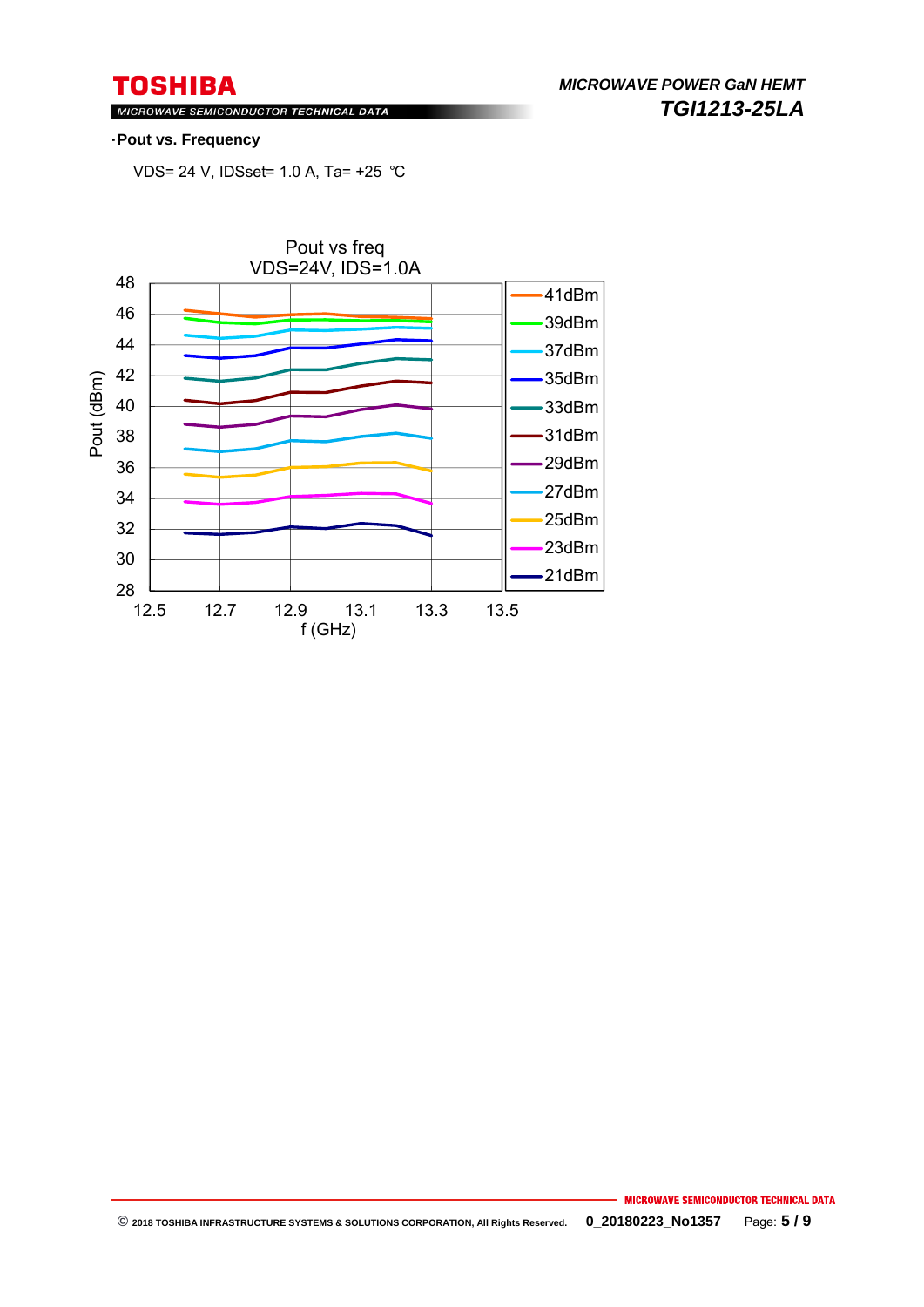*MICROWAVE POWER GaN HEMT TGI1213-25LA* 

MICROWAVE SEMICONDUCTOR TECHNICAL DATA

#### ・**Pout , Gain , PAE , IDS vs. Pin vs. IDSset**

VDS= 24 V, IDSset= 0.5, 1.0, 1.5 A, f= 12.95 GHz, Ta= +25 ℃







#### MICROWAVE SEMICONDUCTOR TECHNICAL DATA  **© 2018 TOSHIBA INFRASTRUCTURE SYSTEMS & SOLUTIONS CORPORATION, All Rights Reserved. 0\_20180223\_No1357** Page: **6 / 9**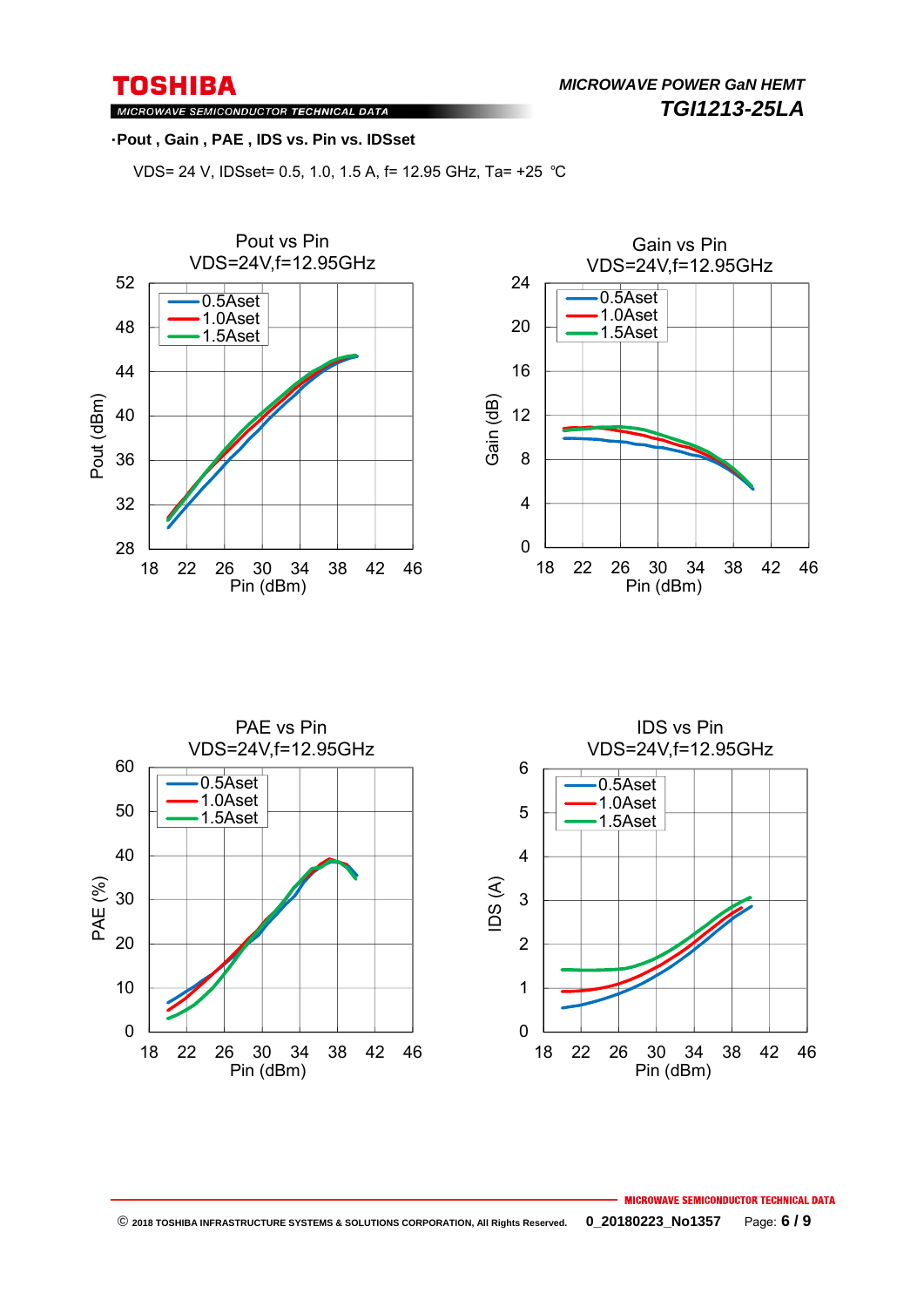*MICROWAVE POWER GaN HEMT TGI1213-25LA* 

MICROWAVE SEMICONDUCTOR TECHNICAL DATA

#### ・**Pout , Gain , PAE , IDS vs. Pin vs. Temperature**

VDS= 24 V, IDSset= 1.0 A, f= 12.95 GHz, Ta= -25, +25, +75 ℃







#### MICROWAVE SEMICONDUCTOR TECHNICAL DATA  **© 2018 TOSHIBA INFRASTRUCTURE SYSTEMS & SOLUTIONS CORPORATION, All Rights Reserved. 0\_20180223\_No1357** Page: **7 / 9**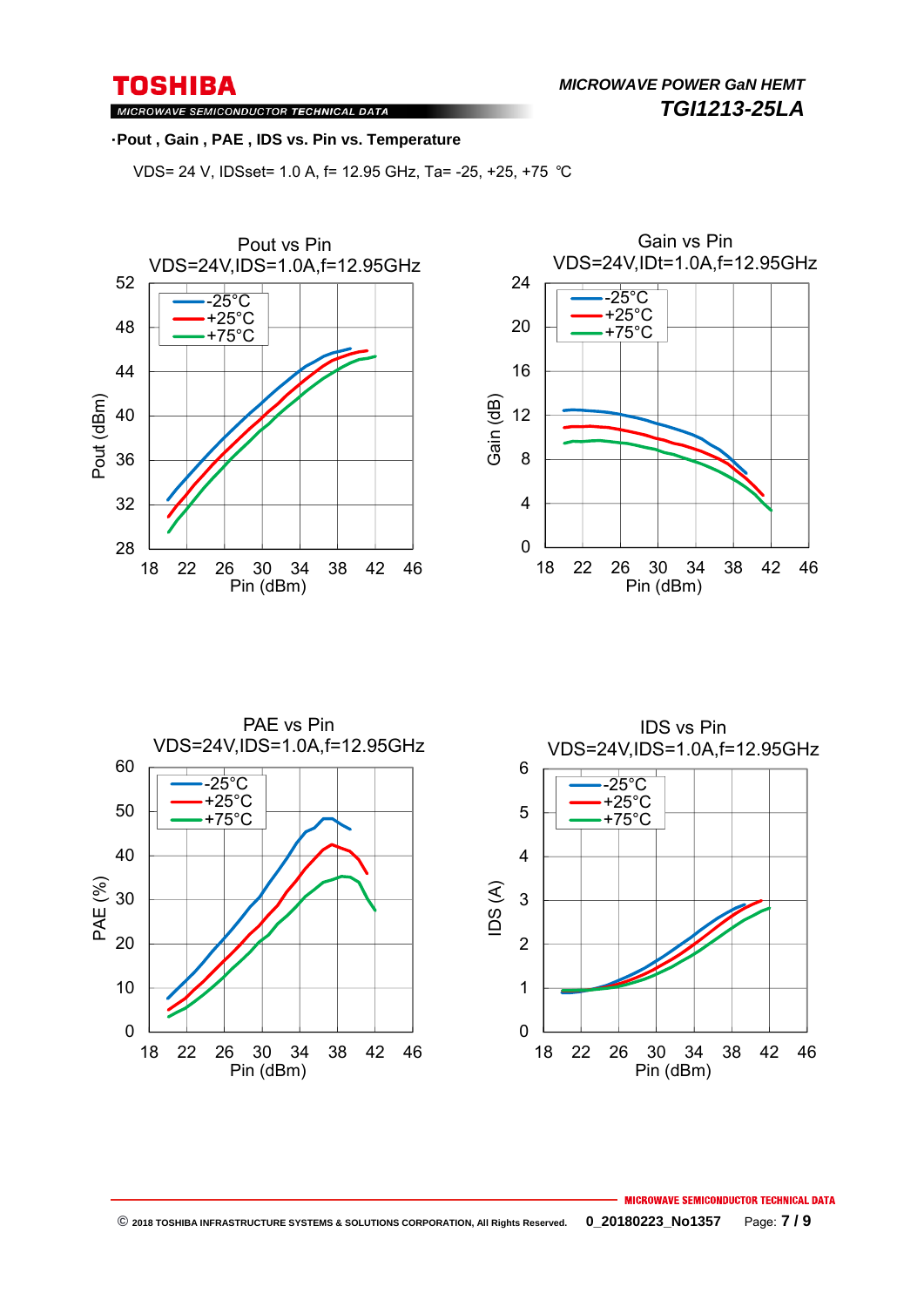### **TOSHIBA** MICROWAVE SEMICONDUCTOR TECHNICAL DATA

### ・**S-Parameters**

VDS= 24 V, IDSset= 1.0 A, f= =10.0 to 15.0 GHz, Ta= +25 ℃







### **MICROWAVE SEMICONDUCTOR TECHNICAL DATA © 2018 TOSHIBA INFRASTRUCTURE SYSTEMS & SOLUTIONS CORPORATION, All Rights Reserved. 0\_20180223\_No1357** Page: **8 / 9**